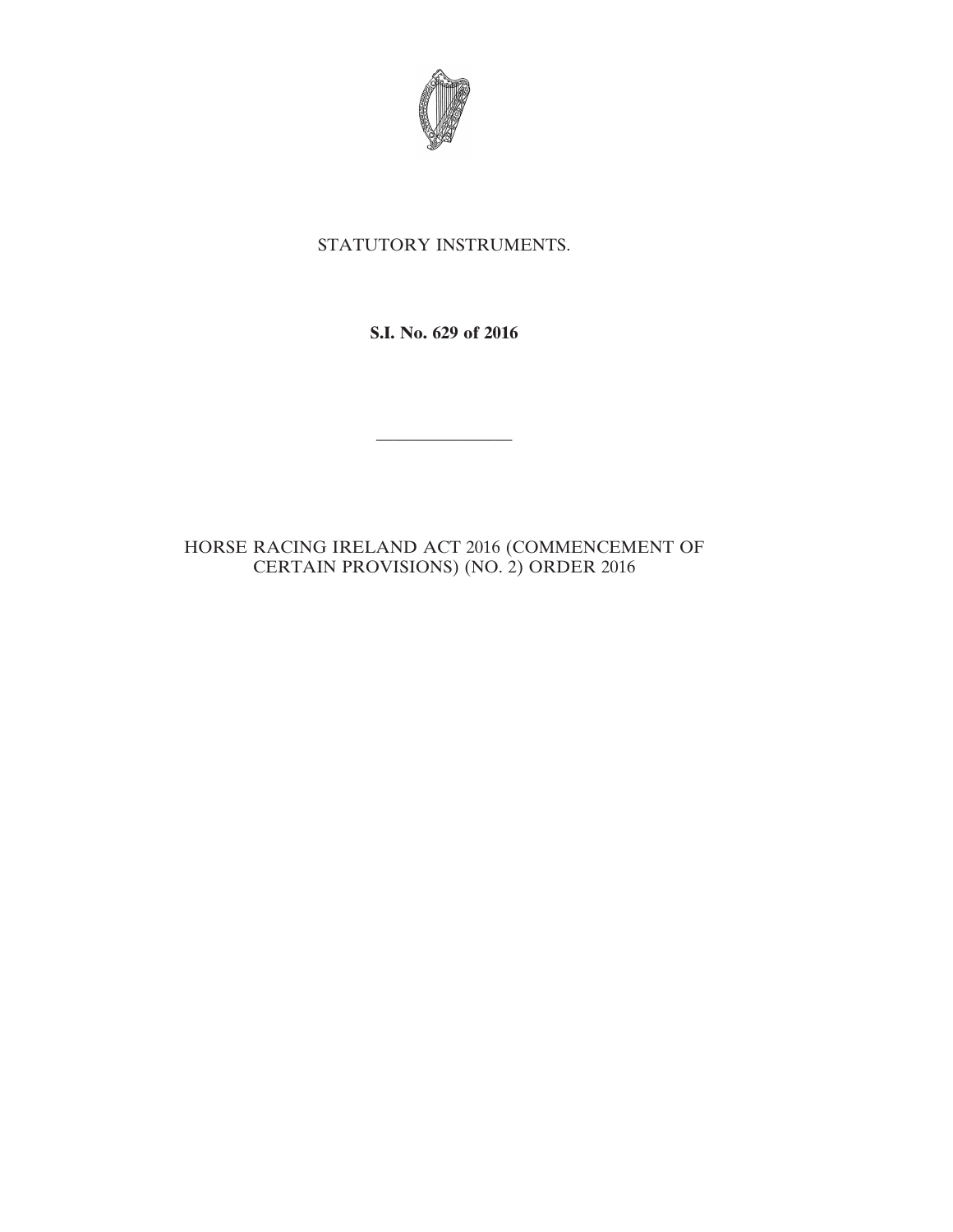## HORSE RACING IRELAND ACT 2016 (COMMENCEMENT OF CERTAIN PROVISIONS) (NO. 2) ORDER 2016

I, MICHAEL CREED, Minister for Agriculture, Food and the Marine, in exercise of the powers conferred on me by section 21 (2) of the Horse Racing Ireland Act 2016 (No. 2 of 2016), hereby order as follows:

1. This Order may be cited as the Horse Racing Ireland Act 2016 (Commencement of Certain Provisions) (No. 2) Order 2016.

2. The day appointed as the day on which sections 5, 8, 11, 14, 15 and 16 of the Horse Racing Ireland Act 2016 (No. 2 of 2016) come into operation is 1 January 2017.

L.S.

GIVEN under my Official Seal, 16 December 2016.

> MICHAEL CREED, Minister for Agriculture, Food and the Marine.

*Notice of the making of this Statutory Instrument was published in "Iris Oifigiúil" of* 30*th December*, 2016.